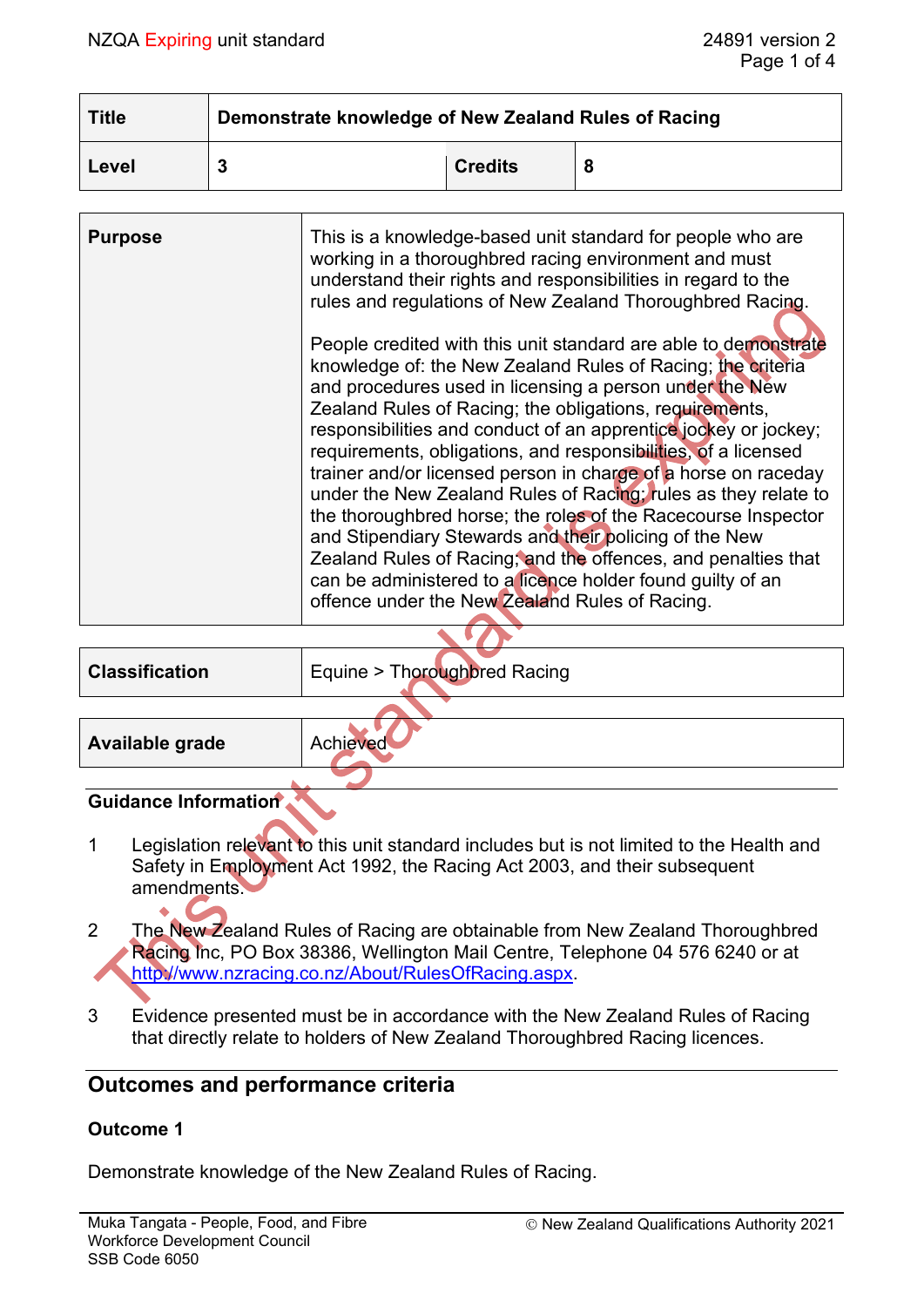### **Performance criteria**

- 1.1 Description outlines the purpose and application of the New Zealand Rules of Racing.
- 1.2 Description identifies to whom the New Zealand Rules of Racing apply.

Range persons, clubs, associated bodies, tribunals, horses.

1.3 Description outlines the official thoroughbred racing calendar and the industry requirements for the calendar.

> Range includes but is not limited to – publishing of the Thoroughbred Racing Monthly, who must receive the Thoroughbred Racing Monthly, important notices published.

### **Outcome 2**

Demonstrate knowledge of the criteria and procedures used in licensing a person under the New Zealand Rules of Racing.

#### **Performance criteria**

- 2.1 Description identifies who is required to be licensed under the New Zealand Rules of Racing and the criteria that apply.
- 2.2 Description explains the criteria and procedure required for issuing a license to a stable hand, jockey, and apprentice jockey.
	- Range includes but is not limited to age restrictions, performance criteria, attendance at trainee school, appropriate forms.

# **Outcome 3**

Demonstrate knowledge of the obligations, requirements, responsibilities and conduct of a jockey or an apprentice jockey.

# **Performance criteria**

- 3.1 Description outlines the requirements of a jockey or an apprentice jockey in regards to gear.
	- Range includes but is not limited to  $-$  silks, boots, saddles, riding whips, vests, helmets.
- 3.2 Description outlines the race riding regulations that a jockey or apprentice jockey must comply with.
	- Range includes but is not limited to  $-$  behind the barrier, during the race, following the race.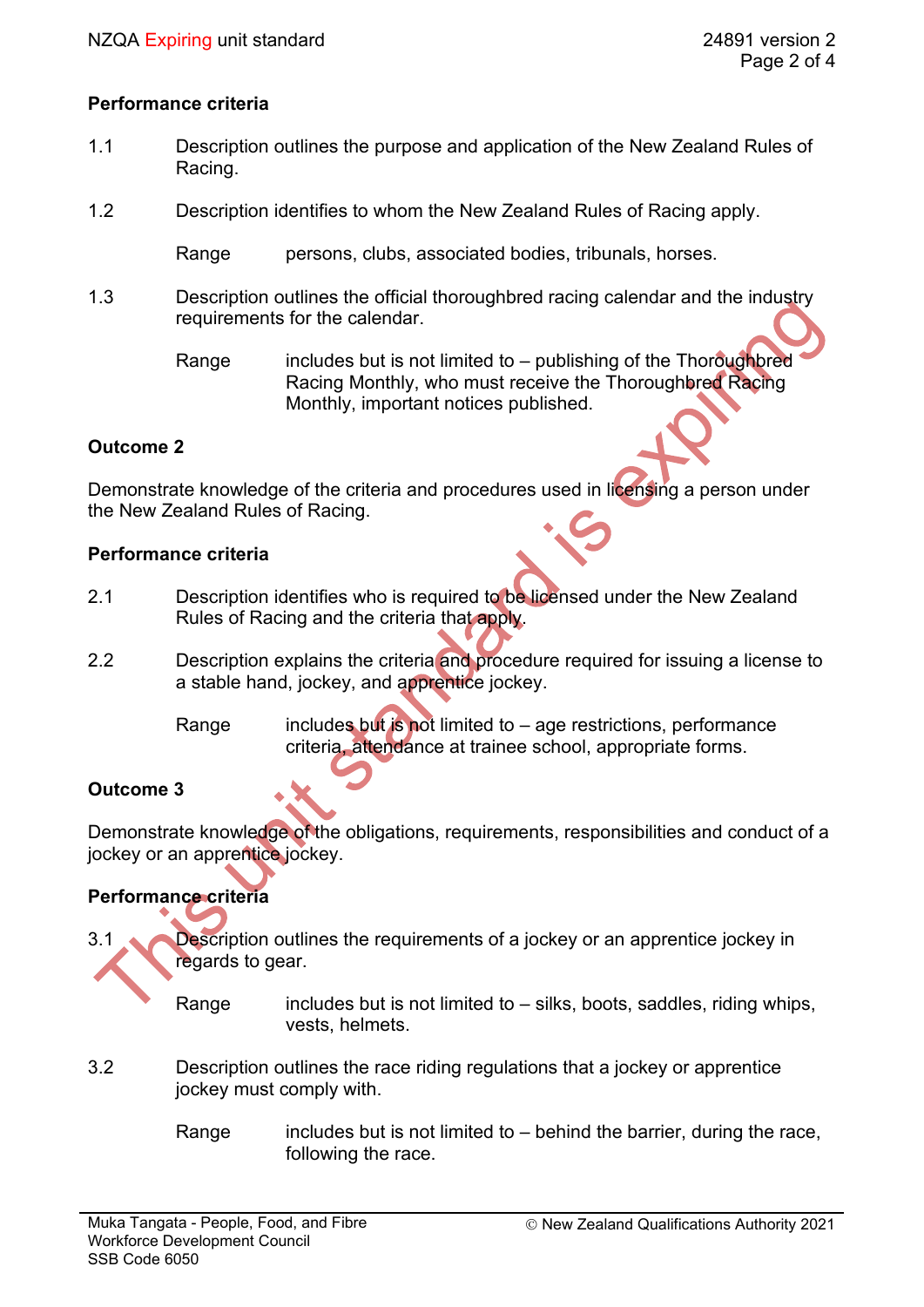### **Outcome 4**

Demonstrate knowledge of the requirements, obligations, and responsibilities of a licensed trainer and/or licensed person in charge of a horse on raceday under the New Zealand Rules of Racing.

### **Performance criteria**

- 4.1 Description identifies the rules that a licensed trainer must comply with in regards to training and racing a horse.
	- Range includes but is not limited to notification of gear, correct horse is started in race, horse is presented drug free.
- 4.2 Description outlines the responsibility of a licensed trainer or a licensed person representing a trainer in regards to gear.
- 4.3 Description identifies the responsibility of a licensed trainer or licensed person presenting a horse to a jockey or an apprentice jockey.

Range includes but is not limited to  $-$  gear, colours, timeliness.

### **Outcome 5**

Demonstrate knowledge of the New Zealand Rules of Racing as they relate to the thoroughbred horse.

### **Performance criteria**

5.1 Description outlines the requirements as they relate to the horse.

Range includes but is not limited to  $-$  age, restrictions on racing a horse, determining the age of the horse.

- 5.2 Description outlines the requirements for registering and naming a horse.
- 5.3 Description outlines the requirements for change of horse ownerships.
- 5.4 Description identifies ownership arrangements for joint interest, leasing, and syndication.

Range includes but is not limited to  $-$  number of members, registrations, condition of leases.

# **Outcome 6**

Demonstrate knowledge of the roles of the Racecourse Inspector and Stipendiary Stewards and their policing of New Zealand Rules of Racing.

# **Performance criteria**

6.1 Description explains the roles and duties of the Racecourse Inspector.